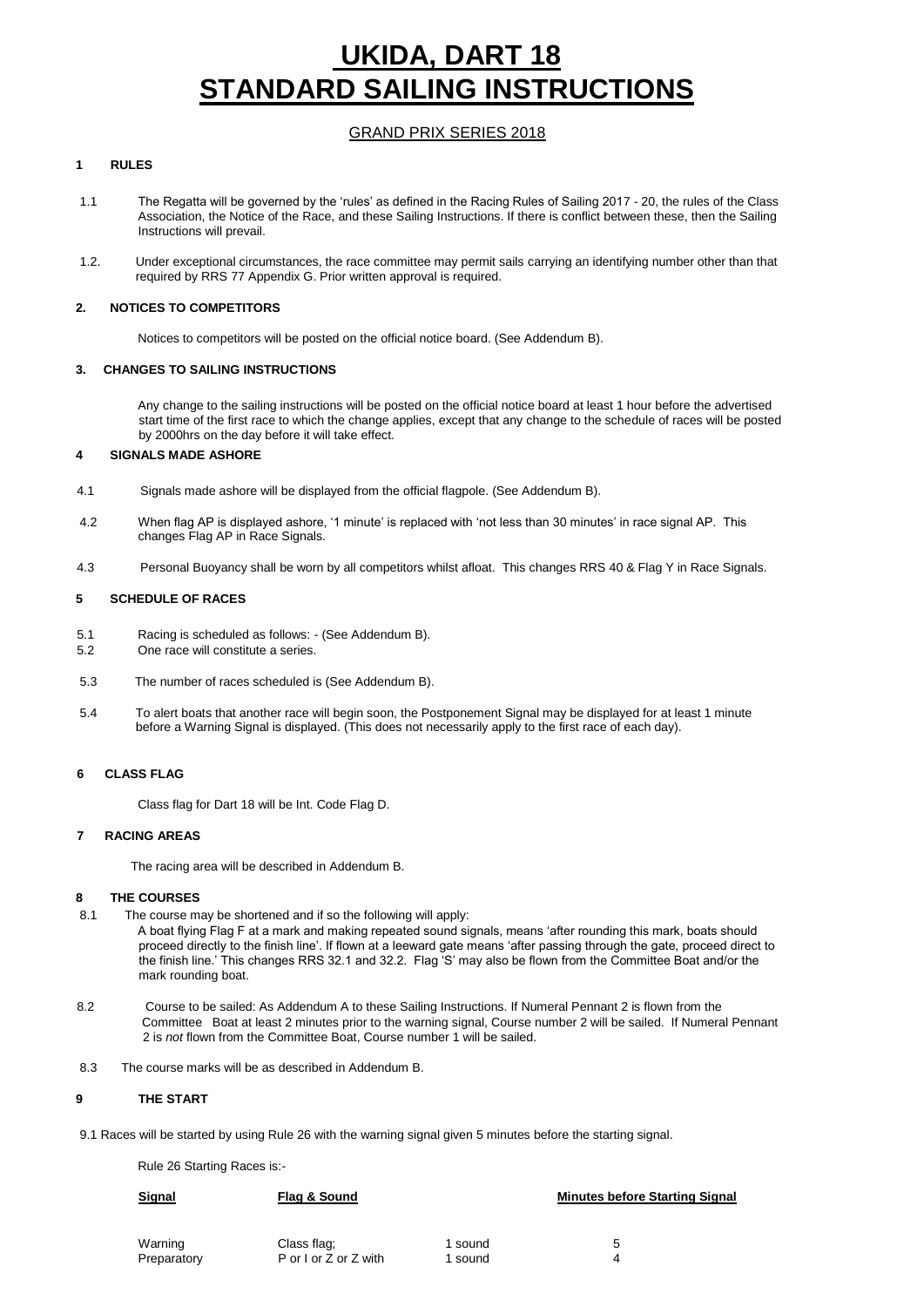|     | One-minute | Preparatory flag removed;                            |       | l sound | 1 Starting                                                                                                        |  |
|-----|------------|------------------------------------------------------|-------|---------|-------------------------------------------------------------------------------------------------------------------|--|
|     |            | Class flag removed.                                  | sound |         |                                                                                                                   |  |
| 9.2 |            | end starting mark. (See Addendum B for description). |       |         | The starting line will be between the mast on the committee boat displaying the orange flag or shape and the port |  |

- 9.3 A boat starting later than 5 minutes after her starting signal will be scored Did Not Start. This changes RRS Appendix A4
- 9.4 There will be No Warning signal made after 1455 on the last day of racing, except after a General Recall.

### **10 CHANGE OF THE POSITION OF THE NEXT MARK**

I or Black flag;

The race committee may change the position of the next mark in accordance with RRS.33

### **11 THE FINISH**

The Finishing Line will be between the mast on the committee boat displaying a blue flag and a nearby mark to windward. (See Addendum B for description.)

### **12 PENALTY SYSTEM**

- 12.2 The penalties are as follows:
- 12.3 Rule 44 is changed so that the 'Two-Turns Penalty' is replaced by a 'One-Turn Penalty including one tack and one gybe.'
- 12.4 A boat that has taken a penalty or retired under rule 31 (Touching a Mark) or 44 (Penalties for Breaking Rules of Part 2) shall complete an acknowledgment form at the race office within the protest time limit.

### **13 TIME LIMITS**

- 13.2 The time limit for the first boat in each race shall be 2 hours.
- 13.3 Boats failing to finish within 30 minutes after the first boat finishes, will be scored Did Not Finish. This changes RRS 35 and Appendix A4

### **14 PROTESTS AND REQUESTS FOR REDRESS**

- 14.2 Protest forms are available at the race office. Protests shall be delivered there within the protest time limit.
- 14.3 The protest time limit is 1 hour after the last boat has finished the last race of the day. The same protest time limit applies to all protests by the race committee and to requests for redress. This changes RRS 61.3 & 62.2.

### 15 **SCORING**

- 15.1 The Low Points scoring system of RRS Appendix A will apply.
- 15.2 Ties will be broken in accordance with RRS Appendix A8
- 15.3 When less than 4 races have been completed, a boat's score will be the total of her race scores. When 4 or more races have been completed, a boat's score will be the total of her race scores excluding her worst score.
- 15.4 Grand Prix Series: The Low Points scoring system of RRS Appendix A will apply and the result of 4 events shall count. When 4 or more events have been completed, each boat will count her best four event results. Ties will be broken in accordance with RRS Appendix A8. Where there is still a tie, the tie will be broken in favour of the boat who scores the best event result at the last event of the season in which at least one of the boats competed.
- 15.5 A helms score at an event will only be valid for the TT series when he/she has been the helm of the same boat for all races at that event

### **16 SAFETY REGULATIONS**

See Addendum B.

### **17 REPLACEMENT OF CREW OR EQUIPMENT**

Substitution of competitors will not be allowed without the prior written approval of the race committee (relative weights will be taken into account). A Dart entered as either single-handed, or two-up, shall only race in the mode in which the first race is sailed, unless there are exceptional circumstances. Forms for this purpose are available in the race office.

### **18 PRIZES** See Addendum B.

### **19LOCAL VARIATIONS**

See Addendum B.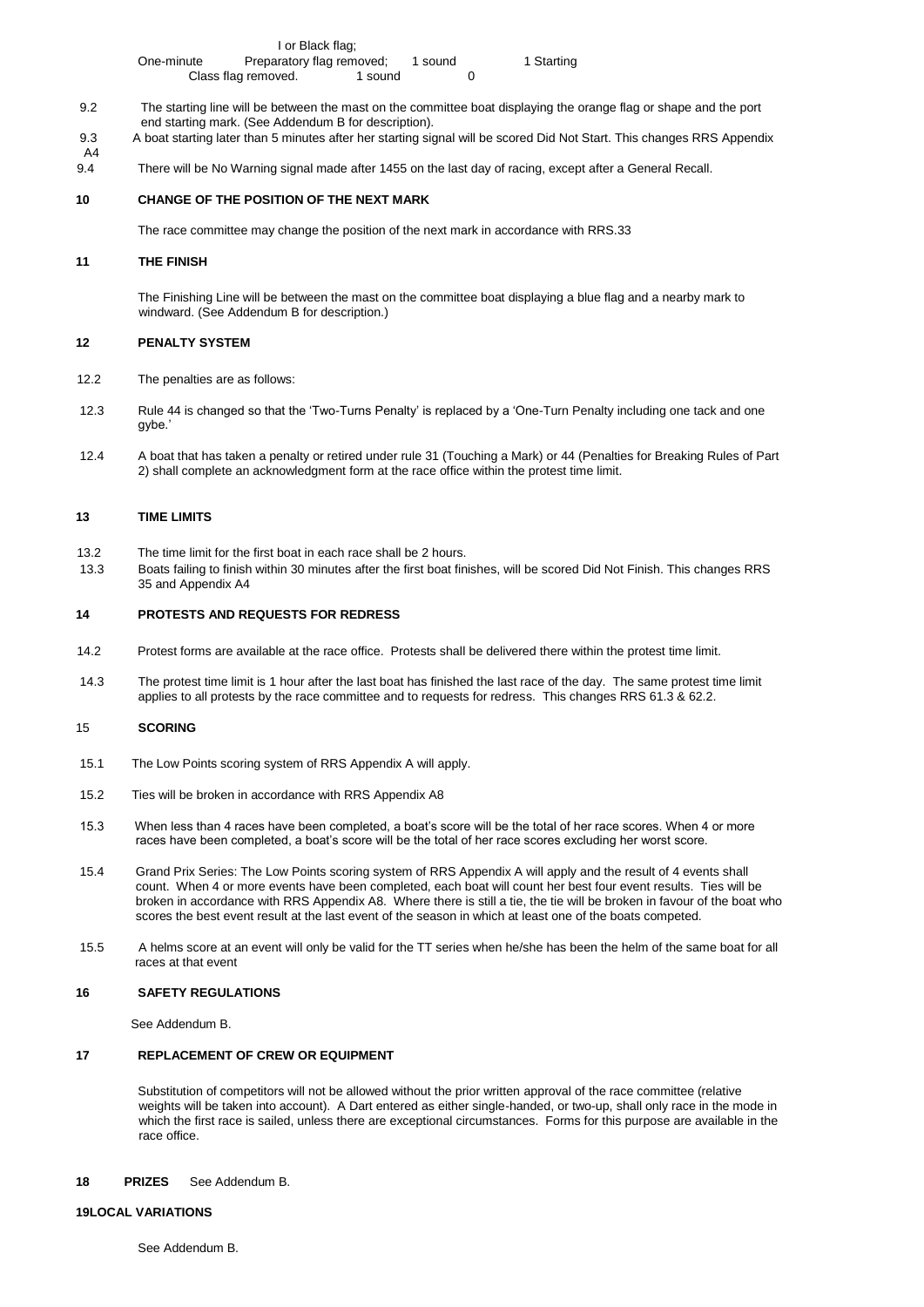## **Addendum A (page 1)COURSE DIAGRAM Course 1**

**Rounding Order 1p,2p,Gate (3a/3b) 1p,2p,Gate (3a/3b) 1p,2p,Gate (3a/3b), F**



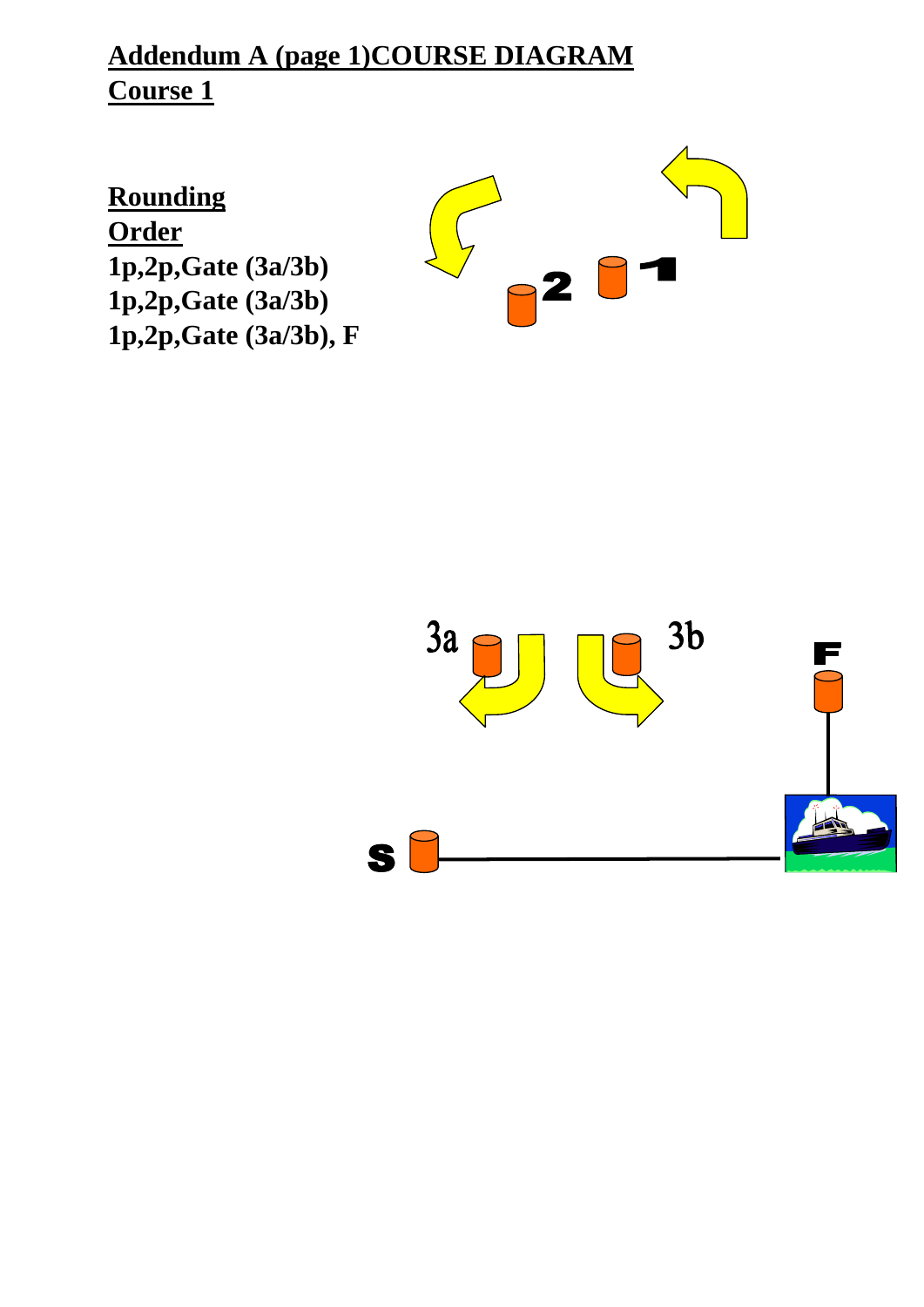# **Addendum A (Page 2)COURSE DIAGRAMS**

## **Course 2**

*This course will be sailed if Pennant 2 is flown from the Committee Boat at least 2 minutes prior to the warning signal.*

**Rounding Order 1p,2p,4p 1p,3p, 4p 1p,2p,4p, F** 





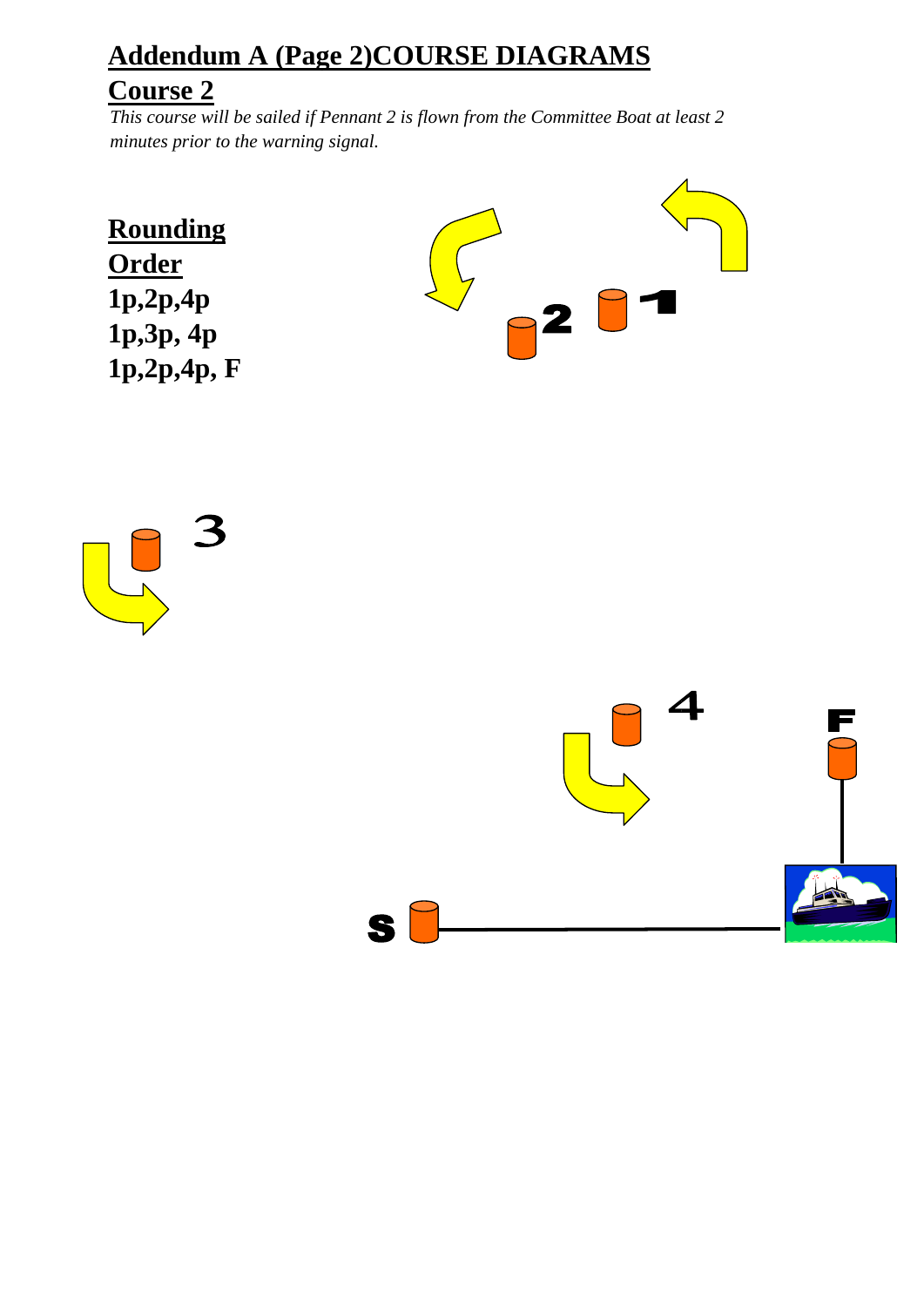## **Dart 18 Grand Prix Series 2018**

## **15th – 16th September 2018**

## **Mumbles Yacht Club, Swansea**

## **SAILING INSTRUCTIONS**

## **Addendum B. LOCAL VARIATIONS**

*The numbers relate to the appropriate Sailing Instruction. In the event of a conflict, this addendum will take precedence.* 

## **2. Notices to competitors**

2.1. The Official Notice Board will be located in the foyer of Mumbles Yacht Club.

### **4. Signals made ashore**

4.1. The Official Flagpole will be located on the roof of Mumbles Yacht Club.

## **5. Schedule**

## **Schedule or races**

| Day      | Race No. | <b>Start Time</b>                |
|----------|----------|----------------------------------|
| Saturday | 1        | 11.00hrs approx.                 |
| Saturday | 2        | As soon as possible after Race 1 |
| Saturday | 3        | As soon as possible after Race 2 |
| Sunday   | 4        | 11.00hrs. approx.                |
| Sunday   | 5        | As soon as possible after Race 4 |
| Sunday   | 6        | As soon as possible after Race 5 |

The scheduled time of the Warning signal for the first race each day is: - Saturday = (10.55) hours & Sunday = (10.5) hours. (Dart 18 start will be the Dart 16 warning signal, this only applies if Dart 16's are included in the racing)

5.3. 6 races are scheduled.